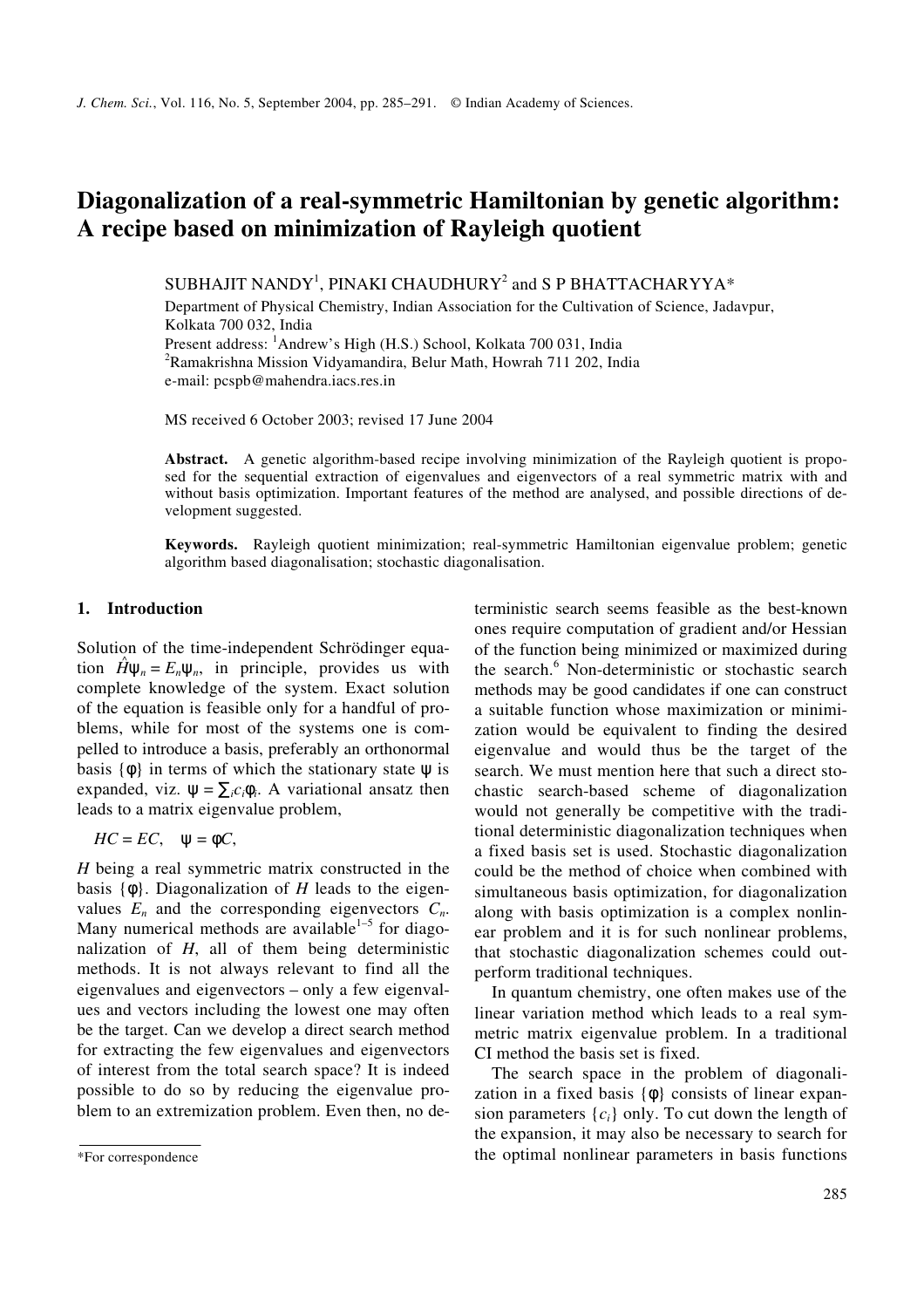for expansion while diagonalizing *H*. This immediately brings us to the problem of a complex simultaneous search for optimal linear and nonlinear parameters in the search space to determine the optimal expansion parameters for  $\{\psi_n\}$  that make *H* diagonal. In what follows, we explore the possibility of developing a genetic algorithm<sup>7,8</sup> driven method for extracting a few eigenvalues of a real symmetric Hamiltonian matrix with a simultaneous search for an optimal basis set of expansion. Earlier, we reported<sup>9</sup> a modified Jacobi–GA route to eigenvalues and vectors. In the present communication, we explore a method based on the minimization of Rayleigh quotient which is easier to implement.

## **2. The method**

Genetic algorithms<sup>7,8</sup> simulate evolution of a population of probable solutions on a fitness landscape under the action of a set of genetic operators like selection (mimicking natural selection), crossover (mimicking chromosomal crossover in genetics) and mutation (mimicking sudden changes in one or more genes). The genetic operators act on individual members of the evolving population, each member being represented in the form of a linear string, an integer string or a string of floating point numbers. In our problem, each member of the population would represent a distribution of probability amplitudes of the evolving wavefunction solution strings projected on members of the particular basis set of expansion. Let  $\psi_i$  be the *i*th member of the evolving population when

$$
\Psi_i = \sum_{p=1}^m c_{pi} \Phi_p, \quad i = 1, 2, \cdots n,
$$
  

$$
\langle \Phi_p | \Psi_i \rangle = c_{pi}, \quad p = 1, 2, \cdots m.
$$
 (1)

The string  $S_i$  corresponding to  $\psi_i$  is given by

$$
S_i \equiv (c_{0i}, c_{1i}, c_{2i} \cdots c_{pi} \cdots c_{mi}), \qquad (2)
$$

while for another member  $\psi_k$  of the population, we have the string  $S_k$  where

$$
S_k \equiv (c_{0k}, c_{1k}, c_{2k} \cdots c_{pk} \cdots c_{mk}).
$$
\n(3)

Each one of the strings  $(S_i)$  is characterized by a unique value of fitness  $(f_i)$  which is assigned in the following way. The Rayleigh quotient ρ*<sup>i</sup>* for the *i*th wavefunction string  $(S_i \equiv \Psi_i)$ , we note, is defined as  $follows<sup>2</sup>$ 

$$
\rho_i = \frac{C_i^{\dagger} H C_i}{C_i^{\dagger} C_i}.
$$
\n(4)

If  $C_i$  happens to be the ground eigenvector of  $H$  (i.e.  $\Psi_i$  is the ground eigenvector of  $\hat{H}$ <sup>4,5</sup>

$$
\nabla \rho_i = \frac{2[H - \rho_i]C_i}{C_i^{\dagger} C_i} = 0.
$$
\n(5)

Condition (5) would not generally be satisfied by any wavefunction string in the initial population, except by accident. We may exploit this fact to generate a fitness landscape *f* by taking,

$$
f_i = \exp(-\lambda(\nabla \rho_i)^{\nabla \rho_i}). \tag{6}
$$

Clearly,  $f_i \rightarrow 1$ , as  $\nabla \rho_i \rightarrow 0$ , signalling that the evolution has hit the true ground state eigenvector of *H* in the vector  $C_i$ . The factor  $\lambda$  in (6) is chosen to ensure that there is no exponential over flow or under flow. There are many other ways of constructing the fitness landscape. One needs experimentation to ascertain the best form of *f*. In our case, the present form has been found to be adequate. The corresponding eigenvalue  $E_0$  is simply the value of the Rayleigh quotient for *C<sup>i</sup>* :

$$
\rho_0 = \frac{C_i \, HC_i}{C_i^{\dagger} C_i} = E_0. \tag{7}
$$

The evolution on the fitness landscape, would not however take place automatically. It is to be brought about by the action of a well-defined set of genetic operators. The first among these operators to act upon the initial population is the selection operator. A roulette wheel with slot widths proportional to fitness values is spun *n* times, *n* being the number of strings in the population. The string  $S_i$  is selected if the pointer points to the *i*th slot. It is expected that the selection operator allows us to copy a larger number of strings with higher fitness onto the mating pool, since higher fitness means wider slots on the wheel. Once the mating pool with *n* strings is created by the selection process, the crossover operation is allowed to take place with a preset probability  $p_c$ . Suppose, a pair of strings  $(S_k, S_l)$  have been randomly chosen to undergo crossover at the *p*th site with a probability  $p_c$ . The crossover creates a pair of new strings  $(S'_k, S'_l)$  where,

$$
S'_{k} \equiv (c_{1k}, c_{2k}, \cdots c'_{pk} c_{p+1,k} \cdots c_{nk}),
$$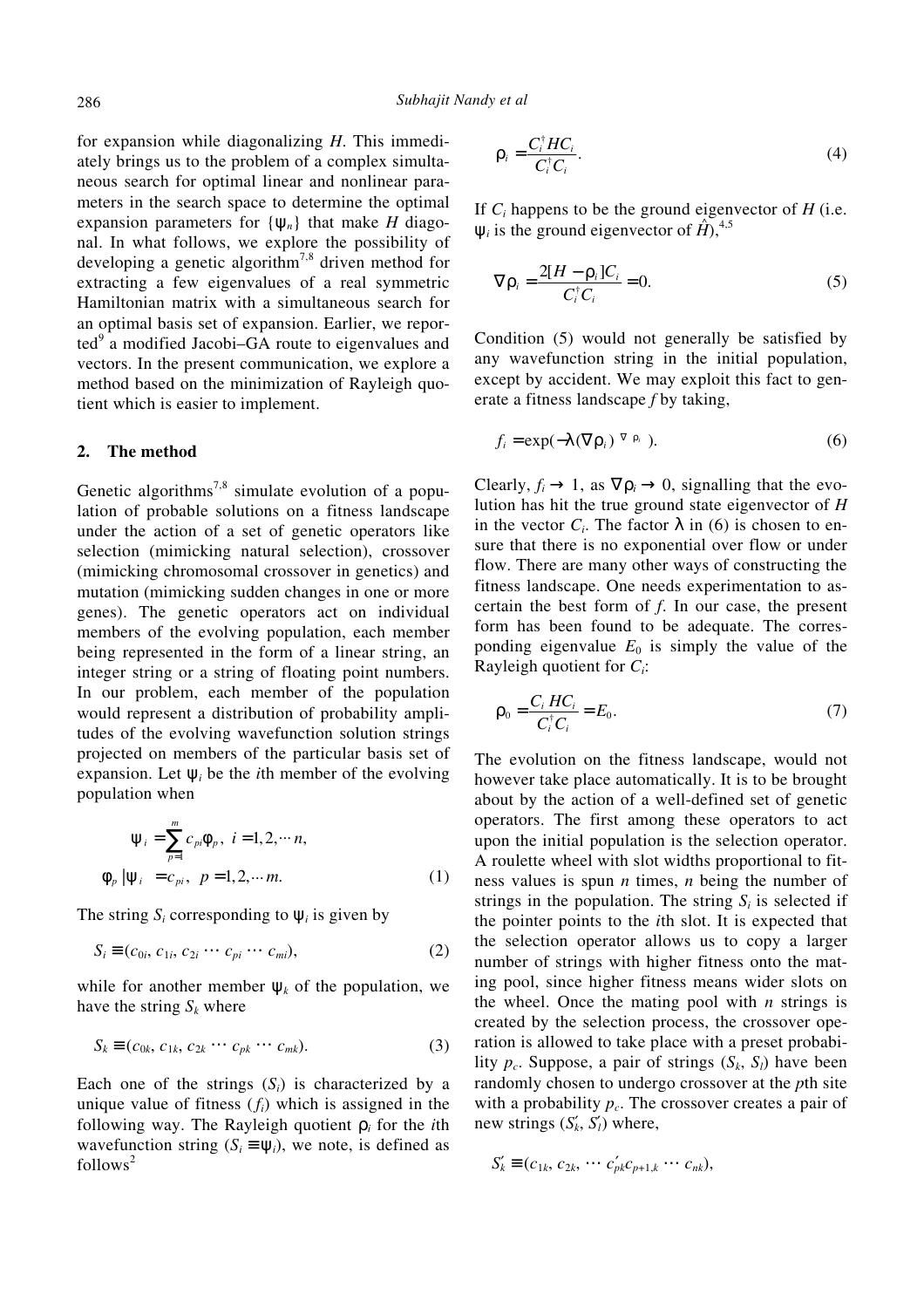$$
S'_{l} \equiv (c_{1l}, c_{2l}, \cdots c'_{pl} c_{p+1,l} \cdots c_{nl}),
$$
\n(8)

and

$$
c'_{pk} = fc_{pk} + (1 - f)c_{pl},
$$
  
\n
$$
c'_{pl} = (1 - f)c_{pk} + fc_{pl},
$$
\n(9)

with  $f(0 \le f \le 1)$  being drawn from a set of randomly distributed values. *f* thus plays the role of a mixing parameter, that creates new information. The crossover operator is allowed to act on a certain fraction of the strings (70–75%), the remaining ones being allowed to remain unchanged. Once the crossover operation is complete, the strings are made to undergo a low intensity and low probability event called mutation. In our case, we define the mutation operation in the following way. Let the *q*th site on the *k*th string be chosen to undergo mutation with probability  $p_m$ . The amplitude to suffer mutation is then  $c'_{ak}$ which is randomly mutated to  $c_{qk}^{\prime\prime}$ , where

$$
c_{qk}'' = c_{qk}' + (-1)^k r \Delta,
$$
 (10)

*L* being a random integer, *r* a random number ( $0 \le$  $r \le 1$ ) and  $\Delta$  the intensity of mutation  $(10^{-2} - 10^{-3})$ . Every string in the post-crossover operation is allowed to mutate with a probability  $p_m$ . The conclusion of one sequence of selection-crossover-mutation operations signals that one generation has elapsed. We enforce now the most strongly elitist criterion of selecting *n*-strings out of a population of *n*-parents and *n*-offspring. Accordingly, the best *n* among the set of *n* parent strings and *n* offspring strings are chosen for the selection operation and the entire sequence of operation is repeated, till the average fitness of the population has converged. The wavefunction string with the highest fitness at this stage is likely to be the ground eigenvector of the problem. Let us note that one of the consequences of the strongly elitist strategy is that the highest fitness value available in the population at any stage continuously rises up to a maximum of  $1 - it$  never oscillates. It may, however, force premature convergence in some cases. The scheme outlined concerns only the ground eigenvalue. For extracting excited eigenvalues the scheme has to be modified. Let us note that the Rayleigh quotient has a minimum at the ground vector  $(c<sub>o</sub>)$  corresponding to the lowest eigenvalue and a saddle point for every other eigenvector. Extraction of excited eigenvalues and associated eigenvectors therefore requires a saddle-point search which is much more difficult. Instead, we may still use the search for a minimum of  ${(\nabla \rho_i)}^{\dagger} \nabla \rho_i$  but use a projected Hamiltonian  $H_p$  for extracting the higher eigenvalues.

Let  $|\psi_0\rangle$  be the ground eigenvector of the problem and  $P_0 = |\psi_0\rangle\langle\psi_0|$  be the corresponding projector. Let the eigenvalues of *H* satisfy the following inequalities  $(E_i \leq 0, i = 0, 1, \cdots)$  and

$$
E_0 < E_1 < E_2 \cdots E_{k-1} < E_k < \cdots < E_n.
$$

The projected Hamiltonian *Hp*, where

$$
H_p = (1 - P_0)^{\dagger} H (1 - P_0),
$$

has clearly the following eigenvalue structure:  $E_1 \le E_2 \cdots E_n \le E_0$ , as  $\hat{H}_p |\psi_0\rangle = 0$ . The lowest eigenvalue of  $H_p$  is clearly  $E_1$  and the procedure outlined above for extracting the lowest eigenvalue of *H* can be applied to extract  $E_1$  and  $|\psi_1\rangle$ , by working with  $H_p$  in place of *H*. The procedure can be applied sequentially, to extract  $|\psi_2\rangle$ ,  $|\psi_3\rangle$ .... etc. For the  $(k + 1)$ th eigenstate,  $H_p$  would be then given by

$$
H_p = (1 - P)^{\dagger} H_0 (1 - P), \tag{11}
$$

where

$$
P=\sum_{i=0}^{k-1}P_i=\sum_{i=0}^{k-1}|\psi_i\rangle\langle\psi_i|.
$$

If all the eigenvalues of *H* are positive  $(E_i > 0)$ , a simple recipe that works would be to replace *H* by  $H_s^k$ , where

$$
H_s^k = H - \lambda \sum_{i=0}^{k-1} (1 - P_i). \tag{12}
$$

 $H_s$  obviously has all but the first  $k$  eigenvalues shifted by  $-\lambda$  so that the eigenvalue structure of  $H_s$ is (with properly chosen  $-\lambda$ ),

 $E_{k+1}$  <  $E_{k+2}$  …  $E_n$  <  $E_0$  <  $E_1$ ….

We may also optimize the basis set used simultaneously by merely extending the definition of the strings so as to allow each string to carry information concerning basis parameters as well as the linear expansions coefficients. The generalized solution string now would have the following structure,

$$
S_k = (c_{0k}, c_{1k}, \cdots c_{mk} | \alpha_k, \beta_k, \gamma_k \cdots),
$$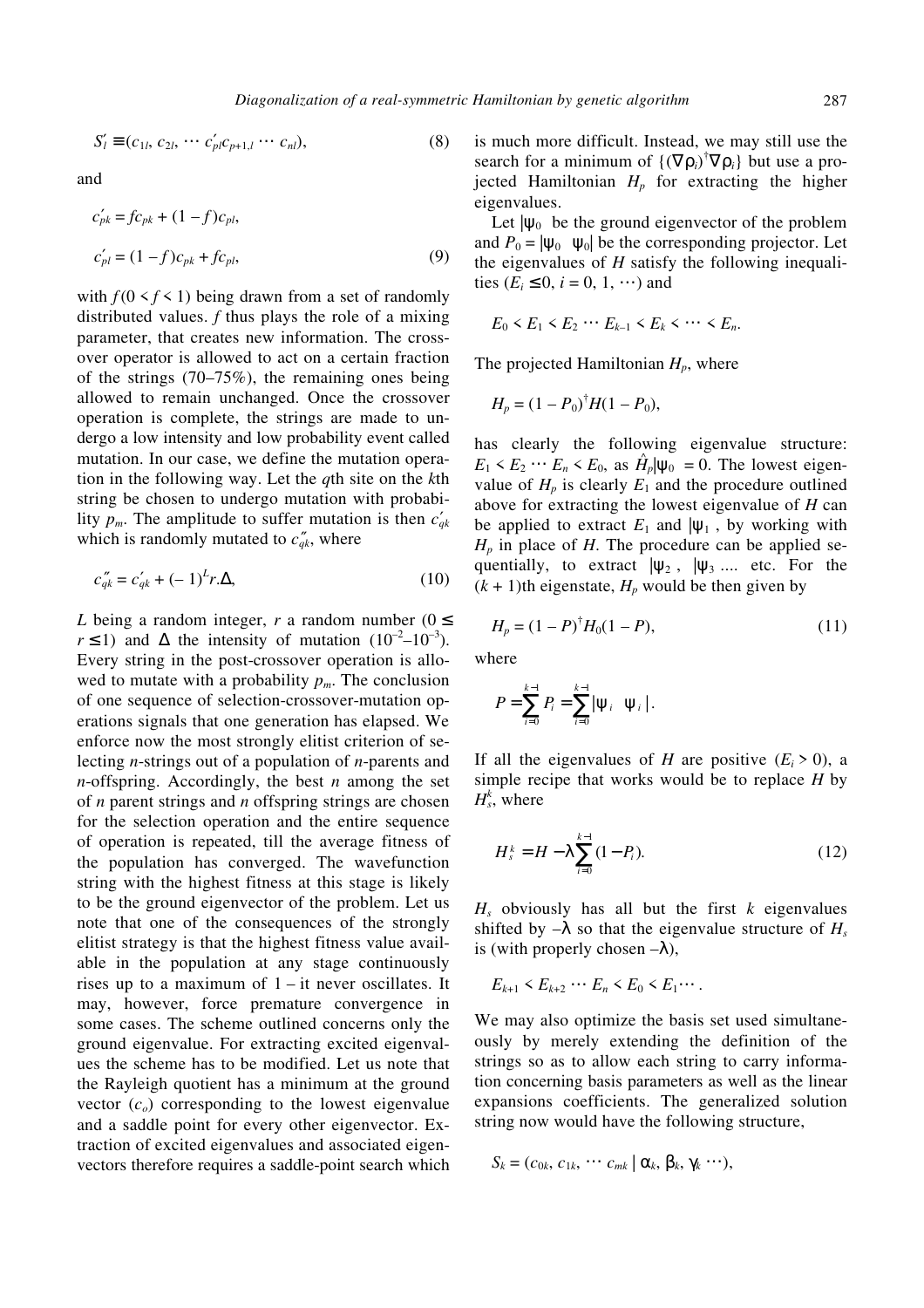where the vertical bar separates the linear parameters  $c_{ik}$ s from the nonlinear ones. The rest of the procedure remains unaltered. In what follows, we give results that indicate the workability of the GA-based method both with and without basis optimization.

### **3. Results and discussion**

We present here two sets (A and B) of results and applications of the GA-driven diagonalization based on minimization of Rayleigh quotient. The first set makes use of a *fixed basis* while the second set refers to diagonalization with simultaneous optimization of the basis set. The applications are not spectacular – they only demonstrate workability of the method proposed and its advantages when coupled with the basis optimization problem.

## 3.1 *(Set A) Ground and excited eigenvalues and vectors of a Harmonic oscillator – diagonalization in a fixed basis*

We have used the Fourier Grid Hamiltonian method (FGH) for constructing the *H*-matrix in a coordinate representation, using 101 grid points over a grid length of 21 a.u. The population contains 20 individual strings  $(n = 20)$ , and a crossover probability  $p_c = 0.75$  and mutation probability  $p_m = 0.5$  are used uniformly for all generations. The initial population was created randomly from a set of nodeless amplitude distributions and the best string in the initial population had a fitness  $f \approx 0.1$ .

Figure 1a shows the profile of evolution of the fitness of the best string during a typical GA run. One can see the steep rise in the fitness value from 0⋅1 to 0⋅98 in the first 5000 generations. Figure 1b shows how the energy eigenvalue corresponding to the same string evolved during the generations. The rapid rise in fitness and fall in energy during the first 5000 generations and the subsequent slowdown of the rate of improvement is typical of a GA-run. The initial phase is dominated by crossover when gross changes take place in the strings. The evolution is mutation-dominated in the final stages.

After obtaining the ground eigenvector,  $|\psi_0\rangle$  and hence  $p_0$ , we construct the shifted Hamiltonian of (12) with a shift  $\lambda = 3.0$  a.u. of energy.

$$
H_s = H - 3.0 (1 - |\psi_0\rangle\langle\psi_0|)
$$
  
= H - 3.0 (1 -  $\hat{P}_0$ ).

The initial population is made up of wavefunction strings with one node, each being made orthogonal to that already computed  $|\psi_0\rangle$  by Schmidt orthogonalization. The evolution profiles for the fitness and energy are displayed in figures 2a and b respectively. A comparison with corresponding profiles for the ground state reveals that the search is relatively slow – presumably because of the need to satisfy two mutually competing constraints – the need to



**Figure 1.** (**a**) Fitness evolution of the best string during the calculation of the lowest eigenvalue of a Harmonic Oscillator in an 101 point Fourier Grid Hamiltonian based calculation. (**b**) Evolution of the lowest eigenvalue of the same Harmonic Oscillator as in 1(a).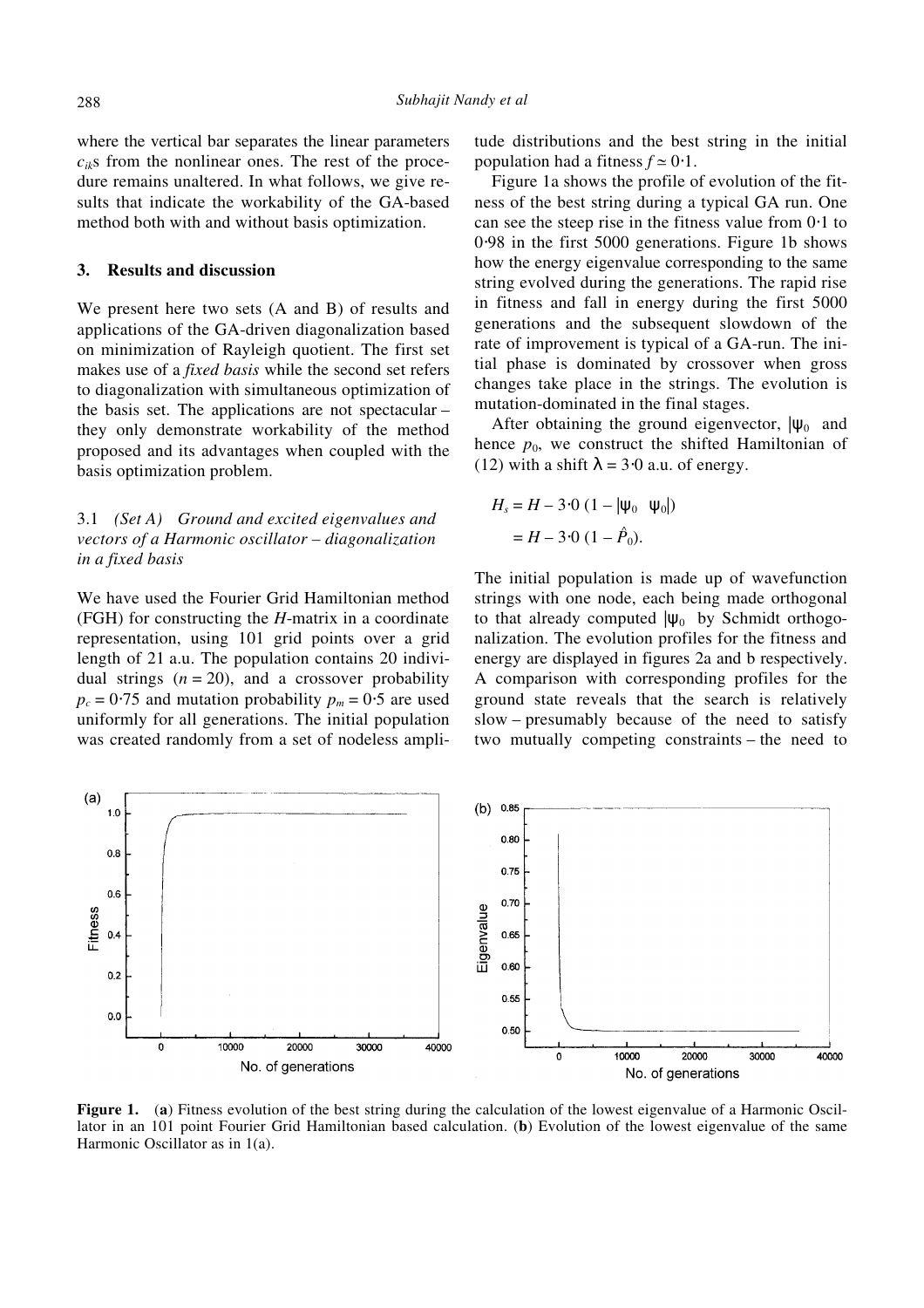

**Figure 2.** (**a**) Fitness evolution of the best string while calculating the first excited state of a Harmonic oscillator during a GA–RQ run. (**b**) Evolution of energy for the excited state (shifted by –3⋅0 a.u.) of the same Harmonic oscillator.

minimize energy as well as the cost of computation. We note here that the lowest energy reached with  $H_s$ is –1⋅5 a.u. (figure 2b). In fact, this is the shifted value  $E_1' = (E_1 - \lambda)$  of  $E_1$  where  $\lambda = 3$ . If the shift value is subtracted from  $E'_1$ , we get the true first excited eigenvalue. The fitness evolution profiles suggest that the present method would ultimately turn out to be slower compared to the methods of Davidson<sup>5</sup> or Lanczos,<sup>4</sup> although the initial rise of fitness is remarkable. The growth of fitness slows down towards the end when fine-tuning of the eigenvector takes place. We note, however, that even if it is 10 times slower, straightforward parallelization of the string evaluation step would easily make up for this slowness. One can further cut down the cost of computation by stopping the GA-based search as soon as the fitness value has increased to 0⋅8–0⋅9 and use an inverse iteration procedure<sup>2</sup> that can shorten the plateau region of the fitness evolution profile drastically. Both the option are now being evaluated.

## 3.2 *(Set B) Ground state of* H *– by diagonalization along with basis optimization*

The trial wavefunction strings  $\Psi_k(r_1, r_2)$  for the ground state  $H^{(-)}$  has been chosen in the following form:

$$
\Psi_k(r_i, r_2) = \sum_{ij} c_{ij}^{(k)} \Phi_{ij}^{(k)}(r_i, r_2, n_i, n_j, l_i = l_j, \alpha_i^k, \alpha_j) \Phi_{spin}(1, 2),
$$

where

$$
\phi_{ij}^{(k)} = N[\chi(r_1, \alpha_{ni}^{(k)})\chi(r_2, \alpha_{nj}^{(k)}) + \chi(r_1, \alpha_{nk}^{(k)})\chi(r_2, \alpha_{ni}^{(k)})],
$$

is  $\phi_{spin}^{(1,2)}$  singlet ( $s = 0$ ) spin eigenfunction for the two electrons. We have used only six distinct  $n_i$  values  $(n_i = 0, 2, 4, 6, 8, 10)$ . Each string now consists of *M* amplitudes  $c_{ij}^{(k)}$  and *m* nonlinear parameters  $(\alpha_{ni})$ , all of them being allowed to evolve simultaneously.  $\chi(\alpha_n)$ *s* are actual eigenfunctions of the appropriate 3-D oscillator. We have used  $l_i = l_j = 0$  for this calculation. The limiting energy is thus expected to be the *s*-limit energy.

Figures 3a and b exhibit the profiles of fitness and the corresponding energy eigenvalue of the best evolving string in the population representing the ground state of the  $H^{(-)}$  ion. Diagonalization with simultaneous basis optimization proceeds smoothly – the initial improvement being rather steep. The fine adjustment takes place in the at regions of the profiles. Since the nonlinear parameters of the basis functions undergo evolution due to crossover and mutation, the Hamiltonian matrix needs to be recalculated whenever the  $\alpha_{ni}$ 's undergo changes. The advantage here is that we need not completely diagonalize the corresponding *H* whenever it is reconstructed. The search treats all the parameters on an equal footing and the genetic algorithm uses the information present in the search space to drive the evolution to the desired goal.

It appears that extracting a few eigenvalue of a real symmetric Hamiltonian matrix of moderate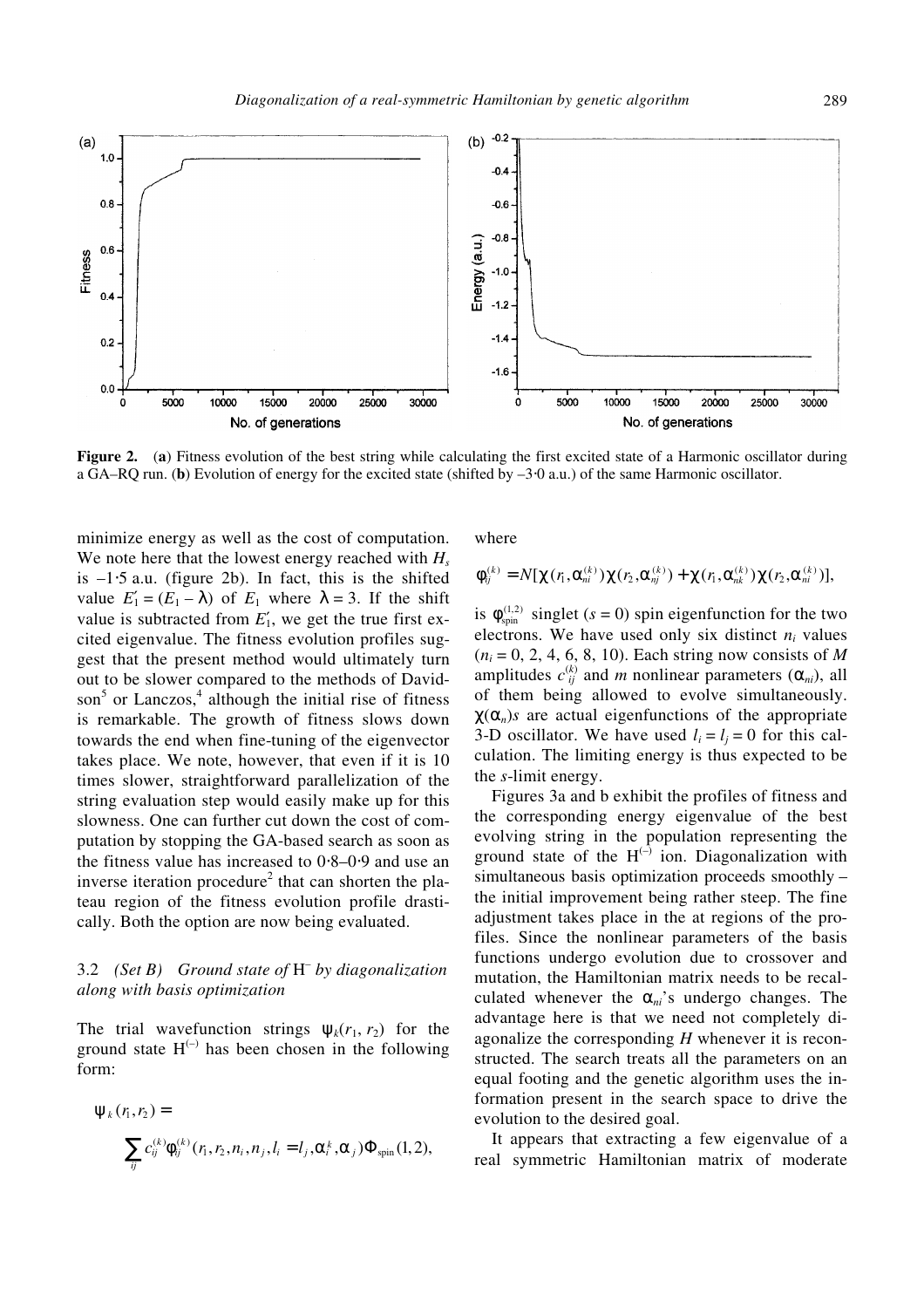

**Figure 3.** (**a**) Fitness evolution of the best string during the calculation of the lowest eigenvalue of a Morse oscillator (101 point FGH calculation). (**b**) Evolution of the lowest eigenvalue of the same Morse oscillator.



**Figure 4.** (a) Fitness profile for the  $H^{(-)}$  – ground state where diagonalization is carried out with simultaneous optimization of basis parameters (3D-harmonic oscillator basis is used). (b) Evolution of the energy for the same  $H^{(-)}$  problem during the GA–RQ run.

sizes by a GA-based minimization of Rayleigh quotient is feasible along with simultaneous basis optimization. To become competitive with the standard recipes now available, the proposed algorithm needs to be parallelized as completely as possible and coupled to an inverse iteration procedure. For the 'few eigenvalues' problem, one can effectively make use of the partitioning<sup>10–12</sup> method according to which the desired '*a*' eigenvalues can be found from the partitioned equation,

$$
\{H_{aa} + H_{ab}(E.1_b - H_{bb})^{-1}H_{ba}\}\|\psi_a\rangle = E|\psi_a\rangle,
$$
  

$$
H_{\rm eff}(E) |\psi_a\rangle = E|\psi_a\rangle,
$$

where

$$
|\psi\rangle = (|\psi_a\rangle|\psi_b\rangle),
$$
  

$$
\langle \psi_a|H|\psi_a\rangle = H_{aa}, \quad \langle \psi_a|H|\psi_b\rangle = H_{ab},
$$
  

$$
\langle \psi_b|H|\psi_a\rangle = H_{ba}, \quad \langle \psi_b|H|\psi_b\rangle = H_{bb}.
$$

Since  $H_{\text{eff}}(E)$  acts on the *a*-dimensional subspace  $(a \leq a + b)$ , it can reduce the computational labour. However,  $H_{\text{eff}}(E)$  depends on the unknown  $E$ , making it a nonlinear problem. The genetic algorithm can handle such nonlinear optimization problem rather